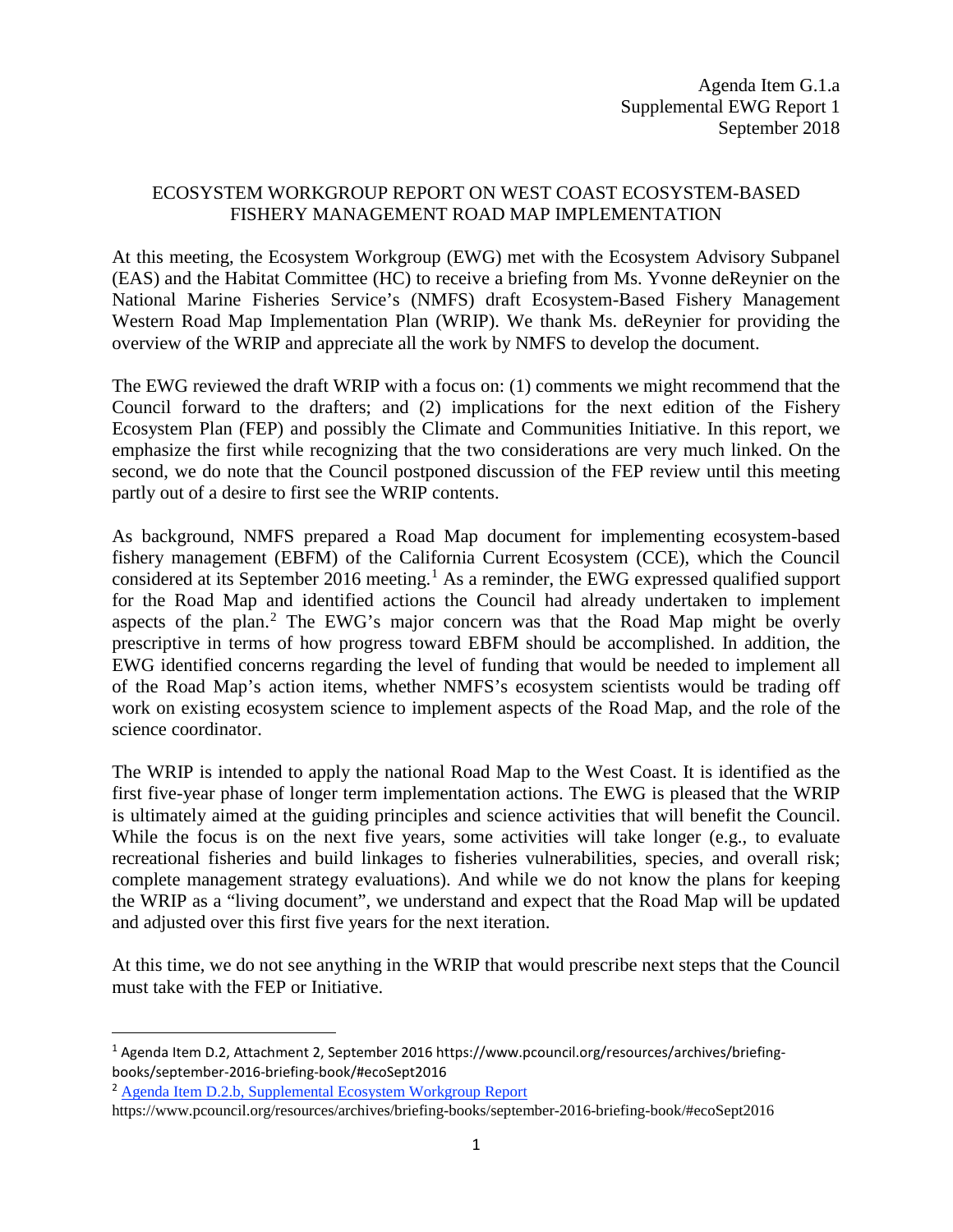Beyond that question, the EWG considered if and how the WRIP might be helpful in guiding the Council in where to go next with EBFM. On that question, the WRIP does not appear to propose any major departures from the path the Council has being following. The WRIP appears to exist for NMFS organizational, planning, and communication purposes more so than a map for Council activities. The EWG sees this as recognition of the Council's policy role and its dedicated progress on ecosystem issues.

The Council has expressed strong interest in using ecosystem information to improve conservation and management decisions and outcomes. The progress made on this front has been achieved with considerable support and dedication from NMFS science centers, the Integrated Ecosystem Assessment team, and the West Coast Region. If there were a single overarching comment that could be made on the WRIP, the EWG would recommend that it underscore the importance of continuing the dialogue between NMFS ecosystem experts and the Council's fisheries management community even more so than the draft does now. This ongoing dialogue is how the Road Map's guiding principles will be best put to work for federally managed fisheries in the CCE.

In terms of more specific comments, we would like to offer the following:

- Guiding Principle 1
	- o As FEP development is highlighted in this section of the WRIP, we suggest that the WRIP also specifically reference the Ecosystem Initiatives in Appendix A of the FEP. The Initiatives and annual ecosystem report are really what make the FEP a living plan.
- Guiding Principle 2
	- o The final version of the Council's revised [Research and Data Needs document](https://www.pcouncil.org/wp-content/uploads/2018/08/F1_Att1_RD_Needs_electronic_only_SEPT2018BB.pdf) is scheduled to be adopted at this meeting and identifies key research needs for the next five years. It provides considerable direction for advancing our understanding of ecosystem processes and actions by identifying gaps in information pertaining to Council management. This section of the WRIP would benefit from providing a clear link to that document as a means to focus "*inventories of EBFM mandates, priorities, drivers, risks, tools, etc."*
	- o In the bigger picture, the Council and other stewards of the CCE are dependent on NMFS and other federal resources for monitoring ecosystem conditions. The draft WRIP acknowledges the "trend toward level or decreasing budgets and declines in federal staffing" and notes NMFS plans for prioritization. We would recommend that the Council emphasize the fundamental role that monitoring and data collection plays and will play to sustainably manage fisheries and the CCE in the future.
- Guiding Principle 3
	- o We support the suggestion to conduct fishing community vulnerability assessments and continue to advance ongoing work on the West Coast. The results of this work should help benefit advancement of the Council's current Climate and Fishing Communities Initiative (Initiative).